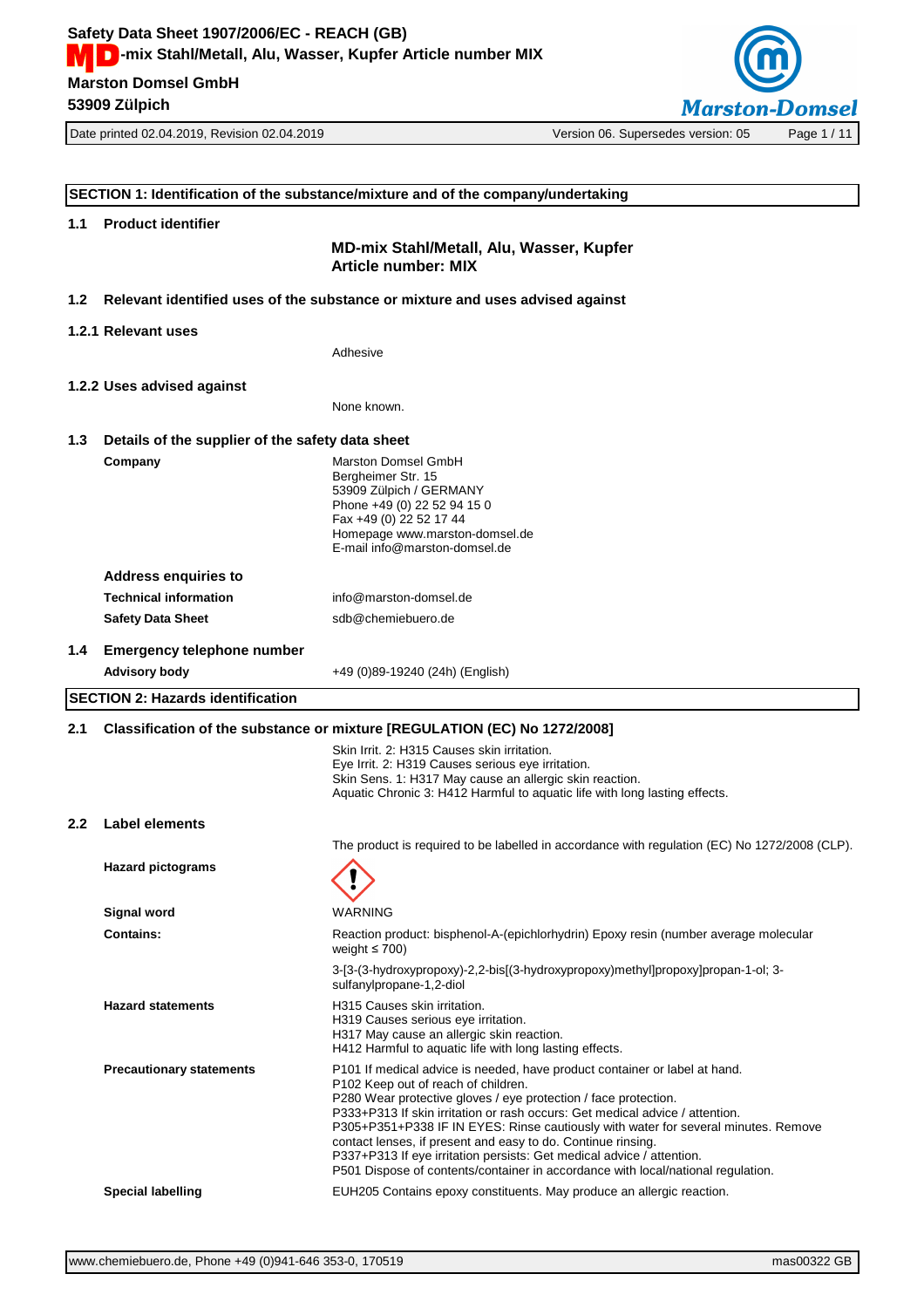

# **2.3 Other hazards**

| Human health dangers | People who are allergic to epoxide should avoid the use of the product.  |
|----------------------|--------------------------------------------------------------------------|
| <b>Other hazards</b> | Further hazards were not determined with the current level of knowledge. |

# **SECTION 3: Composition / Information on ingredients**

# **Product-type:**

**The product is a mixture.**

|                                                                                                                                                                         | Range [%] Substance                                                                                                |  |  |
|-------------------------------------------------------------------------------------------------------------------------------------------------------------------------|--------------------------------------------------------------------------------------------------------------------|--|--|
|                                                                                                                                                                         | 20 - 40 Talc (Mg3H2(SiO3)4)                                                                                        |  |  |
|                                                                                                                                                                         | CAS: 14807-96-6, EINECS/ELINCS: 238-877-9                                                                          |  |  |
|                                                                                                                                                                         | 20 - 40 Calcium carbonate                                                                                          |  |  |
|                                                                                                                                                                         | CAS: 471-34-1, EINECS/ELINCS: 207-439-9                                                                            |  |  |
|                                                                                                                                                                         | 10 - < 20 3-f3-(3-hydroxypropoxy)-2,2-bis((3-hydroxypropoxy)methyl]propoxy]propan-1-ol; 3-sulfanylpropane-1,2-diol |  |  |
|                                                                                                                                                                         | CAS: 72244-98-5, EINECS/ELINCS: 615-735-8, Req-No.: 01-2120118957-46                                               |  |  |
| GHS/CLP: Skin Sens. 1B: H317 - Aquatic Chronic 3: H412                                                                                                                  |                                                                                                                    |  |  |
| 10 - < 25 Reaction product: bisphenol-A-(epichlorhydrin) Epoxy resin (number average molecular weight ≤ 700)                                                            |                                                                                                                    |  |  |
| CAS: 25068-38-6, EINECS/ELINCS: 500-033-5, EU-INDEX: 603-074-00-8, Req-No.: 01-2119456619-26-XXXX                                                                       |                                                                                                                    |  |  |
| GHS/CLP: Skin Irrit. 2: H315 - Eye Irrit. 2: H319 - Skin Sens. 1: H317 - Aquatic Chronic 2: H411                                                                        |                                                                                                                    |  |  |
| $< 5$ 2,4,6-Tris(dimethylaminomethyl)phenol                                                                                                                             |                                                                                                                    |  |  |
| CAS: 90-72-2, EINECS/ELINCS: 202-013-9, EU-INDEX: 603-069-00-0, Req-No.: 01-2119560597-27                                                                               |                                                                                                                    |  |  |
| GHS/CLP: Acute Tox. 4: H302 - Skin Irrit. 2: H315 - Eye Irrit. 2: H319                                                                                                  |                                                                                                                    |  |  |
|                                                                                                                                                                         |                                                                                                                    |  |  |
| Substances of Very High Concern - SVHC: substances are not contained or are below 0.1%.<br>Comment on component parts<br>For full text of H-statements: see SECTION 16. |                                                                                                                    |  |  |

# **SECTION 4: First aid measures**

| 4.1 | Description of first aid measures<br><b>General information</b> | Change soaked clothing.                                                                                                                                                              |
|-----|-----------------------------------------------------------------|--------------------------------------------------------------------------------------------------------------------------------------------------------------------------------------|
|     | <b>Inhalation</b>                                               | Ensure supply of fresh air.<br>In the event of symptoms seek medical treatment.                                                                                                      |
|     | <b>Skin contact</b>                                             | In case of contact with skin wash off immediately with soap and water.<br>Consult a doctor if skin irritation persists.                                                              |
|     | Eye contact                                                     | Rinse cautiously with water for several minutes. Remove contact lenses, if present and easy<br>to do. Continue rinsing.<br>If eye irritation persists: Get medical advice/attention. |
|     | Ingestion                                                       | Consult a doctor immediately.                                                                                                                                                        |
| 4.2 | Most important symptoms and effects, both acute and delayed     |                                                                                                                                                                                      |

Irritant effects

### **4.3 Indication of any immediate medical attention and special treatment needed**

Treat symptomatically. Forward this sheet to the doctor.

|     | <b>SECTION 5: Fire-fighting measures</b>     |                                                             |  |
|-----|----------------------------------------------|-------------------------------------------------------------|--|
| 5.1 | <b>Extinguishing media</b>                   |                                                             |  |
|     | Suitable extinguishing media                 | Water spray jet.<br>Dry powder.<br>Carbon dioxide.<br>Foam. |  |
|     | Extinguishing media that must not<br>be used | Full water jet.                                             |  |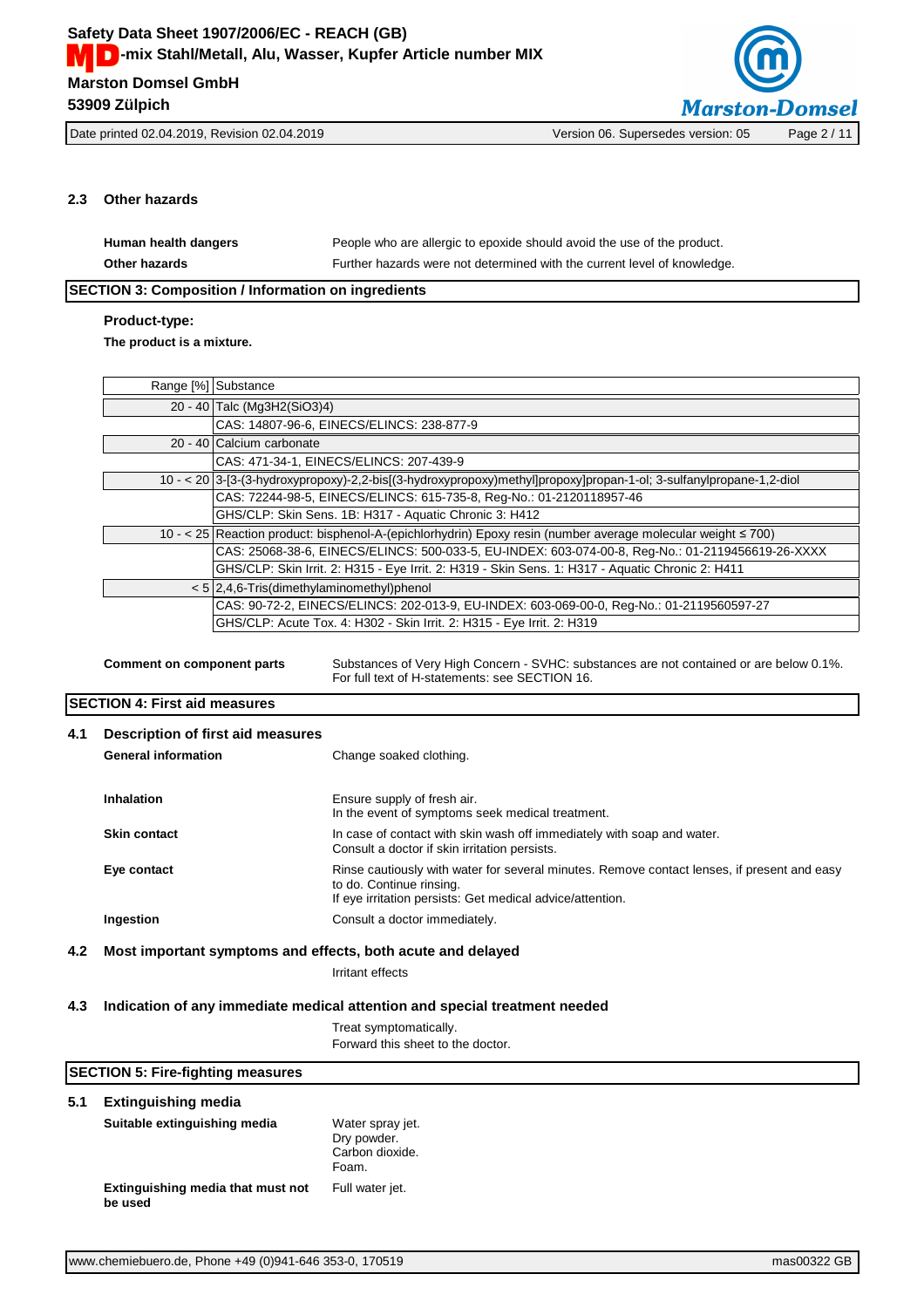**Marston Domsel GmbH Safety Data Sheet 1907/2006/EC - REACH (GB) MCC** - mix Stahl/Metall, Alu, Wasser, Kupfer Article number MIX

**53909 Zülpich**



Date printed 02.04.2019, Revision 02.04.2019 Version 06. Supersedes version: 05 Page 3 / 11

**5.2 Special hazards arising from the substance or mixture** Risk of formation of toxic pyrolysis products. **5.3 Advice for firefighters** Use self-contained breathing apparatus. Fire residues and contaminated firefighting water must be disposed of in accordance within the local regulations. **SECTION 6: Accidental release measures 6.1 Personal precautions, protective equipment and emergency procedures** High risk of slipping due to leakage/spillage of product. **6.2 Environmental precautions** Do not discharge into the drains/surface waters/groundwater. **6.3 Methods and material for containment and cleaning up** Take up mechanically. Dispose of absorbed material in accordance within the regulations. **6.4 Reference to other sections** See SECTION 8+13 **SECTION 7: Handling and storage 7.1 Precautions for safe handling** No special measures necessary if used correctly. Do not eat, drink or smoke when using this product. Wash hands before breaks and after work. Use barrier skin cream. Contaminated work clothing should not be allowed out of the workplace. Take off contaminated clothing and wash before reuse. **7.2 Conditions for safe storage, including any incompatibilities** Keep only in original container. Do not store together with oxidizing agents. Keep container tightly closed. Keep container in a well-ventilated place. Keep in a cool place. **7.3 Specific end use(s)** See product use, SECTION 1.2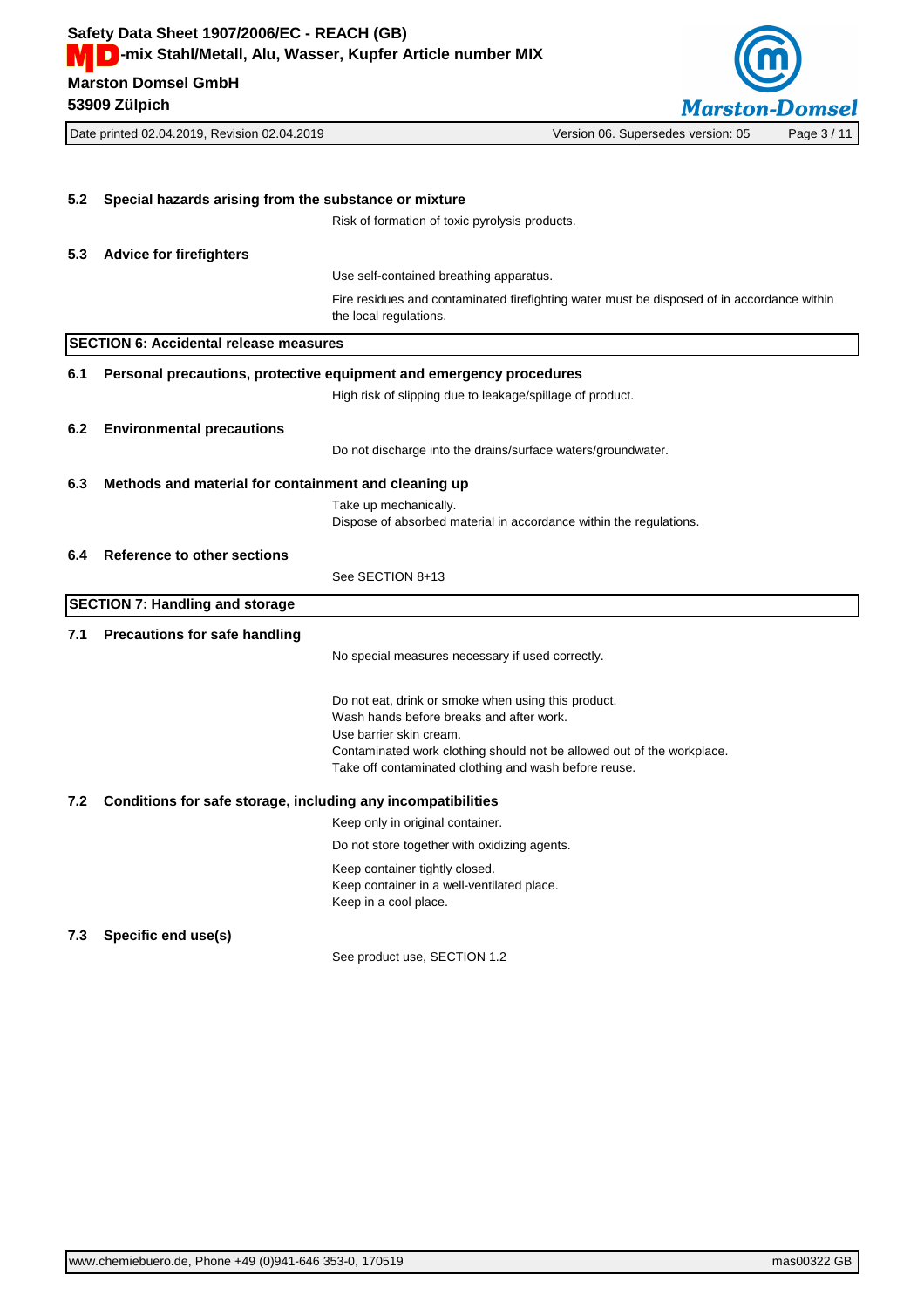# **Marston Domsel GmbH Safety Data Sheet 1907/2006/EC - REACH (GB) MCC** - mix Stahl/Metall, Alu, Wasser, Kupfer Article number MIX

**53909 Zülpich**



Date printed 02.04.2019, Revision 02.04.2019 Version 06. Supersedes version: 05 Page 4 / 11

# **SECTION 8: Exposure controls / personal protection**

# **8.1 Control parameters**

**Ingredients with occupational exposure limits to be monitored (GB)**

| Substance                                                                                       |
|-------------------------------------------------------------------------------------------------|
| Talc (Mg3H2(SiO3)4)                                                                             |
| CAS: 14807-96-6, EINECS/ELINCS: 238-877-9                                                       |
| Long-term exposure: 1 mg/m <sup>3</sup> , respirable dust                                       |
| Calcium carbonate                                                                               |
| CAS: 471-34-1, EINECS/ELINCS: 207-439-9                                                         |
| Long-term exposure: 10 mg/m <sup>3</sup> , inhalable dust                                       |
| Titanium dioxide                                                                                |
| CAS: 13463-67-7, EINECS/ELINCS: 236-675-5, Reg-No.: 01-2119489379-17-XXXX                       |
| Long-term exposure: 4 mg/m <sup>3</sup> , respirable; total inhalable: TWA=10 mg/m <sup>3</sup> |
|                                                                                                 |

# **DNEL**

|             | Substance                                                                                                                    |  |
|-------------|------------------------------------------------------------------------------------------------------------------------------|--|
|             | Reaction product: bisphenol-A-(epichlorhydrin) Epoxy resin (number average molecular weight ≤ 700), CAS: 25068-<br>$38-6$    |  |
|             | Industrial, dermal, Long-term - systemic effects: 8,33 mg/kg bw/d.                                                           |  |
|             | Industrial, inhalative, Long-term - systemic effects: 12,25 mg/m <sup>3</sup> .                                              |  |
|             | Industrial, inhalative, Acute - systemic effects: 12,25 mg/m <sup>3</sup> .                                                  |  |
|             | Industrial, dermal, Acute - local effects: 8,33 mg/kg bw/d.                                                                  |  |
|             | general population, oral, Acute - local effects: 0,75 mg/kg bw/d.                                                            |  |
|             | general population, oral, Long-term - systemic effects: 0,75 mg/kg bw/d.                                                     |  |
|             | general population, dermal, Long-term - systemic effects: 3,571 mg/kg bw/d.                                                  |  |
|             | general population, dermal, Acute - local effects: 3,571 mg/kg bw/d.                                                         |  |
|             | 3-[3-(3-hydroxypropoxy)-2,2-bis[(3-hydroxypropoxy)methyl]propoxy]propan-1-ol; 3-sulfanylpropane-1,2-diol, CAS:<br>72244-98-5 |  |
|             | Industrial, dermal, Long-term - systemic effects: 2.7 mg/kg bw/d (AF=90).                                                    |  |
|             | Industrial, inhalative, Long-term - systemic effects: 22 mg/m <sup>3</sup> (AF=6).                                           |  |
|             | general population, inhalative, Long-term - systemic effects: 6.52 mg/m <sup>3</sup> (AF=10).                                |  |
|             | general population, dermal, Long-term - systemic effects: 1.61 mg/kg bw/d (AF=150).                                          |  |
| <b>PNEC</b> |                                                                                                                              |  |
|             | Substance                                                                                                                    |  |
|             | Reaction product: bisphenol-A-(epichlorhydrin) Epoxy resin (number average molecular weight ≤ 700), CAS: 25068-<br>$38-6$    |  |
|             | oral (food), 11 mg/kg.                                                                                                       |  |
|             | seawater, 0,0006 mg/l.                                                                                                       |  |
|             | sewage treatment plants (STP), 10 mg/l.                                                                                      |  |
|             | freshwater, 0,006 mg/l.                                                                                                      |  |
|             | soil, 0,196 mg/l.                                                                                                            |  |
|             | sediment (seaater), 0,0996 mg/l.                                                                                             |  |
|             | sediment (freshwater), 0,996 mg/l.                                                                                           |  |
|             | 3-[3-(3-hydroxypropoxy)-2,2-bis[(3-hydroxypropoxy)methyl]propoxy]propan-1-ol; 3-sulfanylpropane-1,2-diol, CAS:<br>72244-98-5 |  |
|             | sediment (seaater), 32 µg/kg dw.                                                                                             |  |
|             | sediment (freshwater), 322 µg/kg dw.                                                                                         |  |
|             | sewage treatment plants (STP), 10 mg/l (AF=100).                                                                             |  |
|             | seawater, 7µg/l (AF=500).                                                                                                    |  |
|             | www.chemiebuero.de, Phone +49 (0)941-646 353-0, 170519<br>mas00322 GB                                                        |  |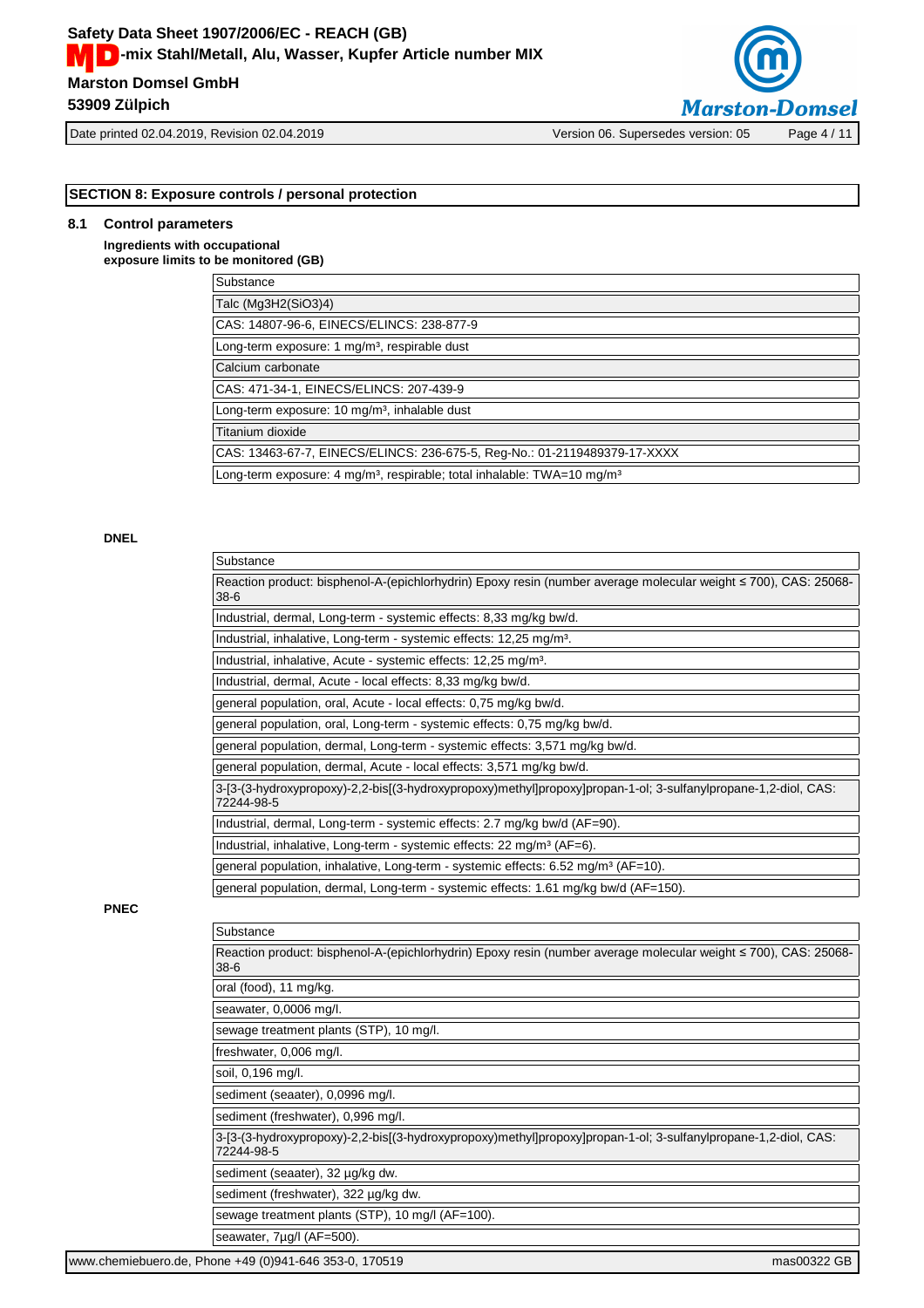

freshwater, 70µg/l (AF=50). soil, 23 µg/kg dw. 2,4,6-Tris(dimethylaminomethyl)phenol, CAS: 90-72-2 seawater, 0.008 mg/l (AF= 10 000). sewage treatment plants (STP), 0.2 mg/l (AF= 10). freshwater, 0.084 mg/l (AF= 1000).

| 8.2 | <b>Exposure controls</b>                                       |                                                                                                                                                                                                                                                                                                              |
|-----|----------------------------------------------------------------|--------------------------------------------------------------------------------------------------------------------------------------------------------------------------------------------------------------------------------------------------------------------------------------------------------------|
|     | Additional advice on system design                             | Ensure adequate ventilation on workstation.                                                                                                                                                                                                                                                                  |
|     | Eye protection                                                 | Safety glasses. (EN 166:2001)                                                                                                                                                                                                                                                                                |
|     | <b>Hand protection</b>                                         | The details concerned are recommendations. Please contact the glove supplier for further<br>information.<br>In full contact:<br>> 0,4 mm/ Butyl rubber, >480 min (EN 374-1/-2/-3).<br>In splash contact:<br>> 0.4 mm/ Nitrile rubber, >480 min (EN 374-1/-2/-3).                                             |
|     | <b>Skin protection</b>                                         | not applicable                                                                                                                                                                                                                                                                                               |
|     | Other                                                          | Personal protective equipment should be selected specifically for the working place,<br>depending on concentration and quantity handled. The resistance of this equipment to<br>chemicals should be ascertained with the respective supplier.<br>Do not inhale vapours.<br>Avoid contact with eyes and skin. |
|     | <b>Respiratory protection</b>                                  | not applicable                                                                                                                                                                                                                                                                                               |
|     | <b>Thermal hazards</b>                                         | not applicable                                                                                                                                                                                                                                                                                               |
|     | Delimitation and monitoring of the<br>environmental exposition | See SECTION 6+7.                                                                                                                                                                                                                                                                                             |

# **SECTION 9: Physical and chemical properties**

# **9.1 Information on basic physical and chemical properties**

| <b>Form</b>                                                       | pasty                     |
|-------------------------------------------------------------------|---------------------------|
| Color                                                             | various                   |
| Odor                                                              | characteristic            |
| <b>Odour threshold</b>                                            | No information available. |
| pH-value                                                          | not applicable            |
| pH-value [1%]                                                     | not applicable            |
| <b>Boiling point [°C]</b>                                         | No information available. |
| Flash point [°C]                                                  | >100                      |
| Flammability (solid, gas) [°C]                                    | No information available. |
| Lower explosion limit                                             | not applicable            |
| <b>Upper explosion limit</b>                                      | not applicable            |
| <b>Oxidising properties</b>                                       | no                        |
| Vapour pressure/gas pressure [kPa]                                | No information available. |
| Density [g/ml]                                                    | $1.9 - 2.09$              |
| Bulk density [kg/m <sup>3</sup> ]                                 | not applicable            |
| Solubility in water                                               | immiscible                |
| Partition coefficient [n-octanol/water] No information available. |                           |
| <b>Viscosity</b>                                                  | not applicable            |
| Relative vapour density determined<br>in air                      | No information available. |
| <b>Evaporation speed</b>                                          | No information available. |
| Melting point [°C]                                                | No information available. |
| Autoignition temperature [°C]                                     | No information available. |
| Decomposition temperature [°C]                                    | No information available. |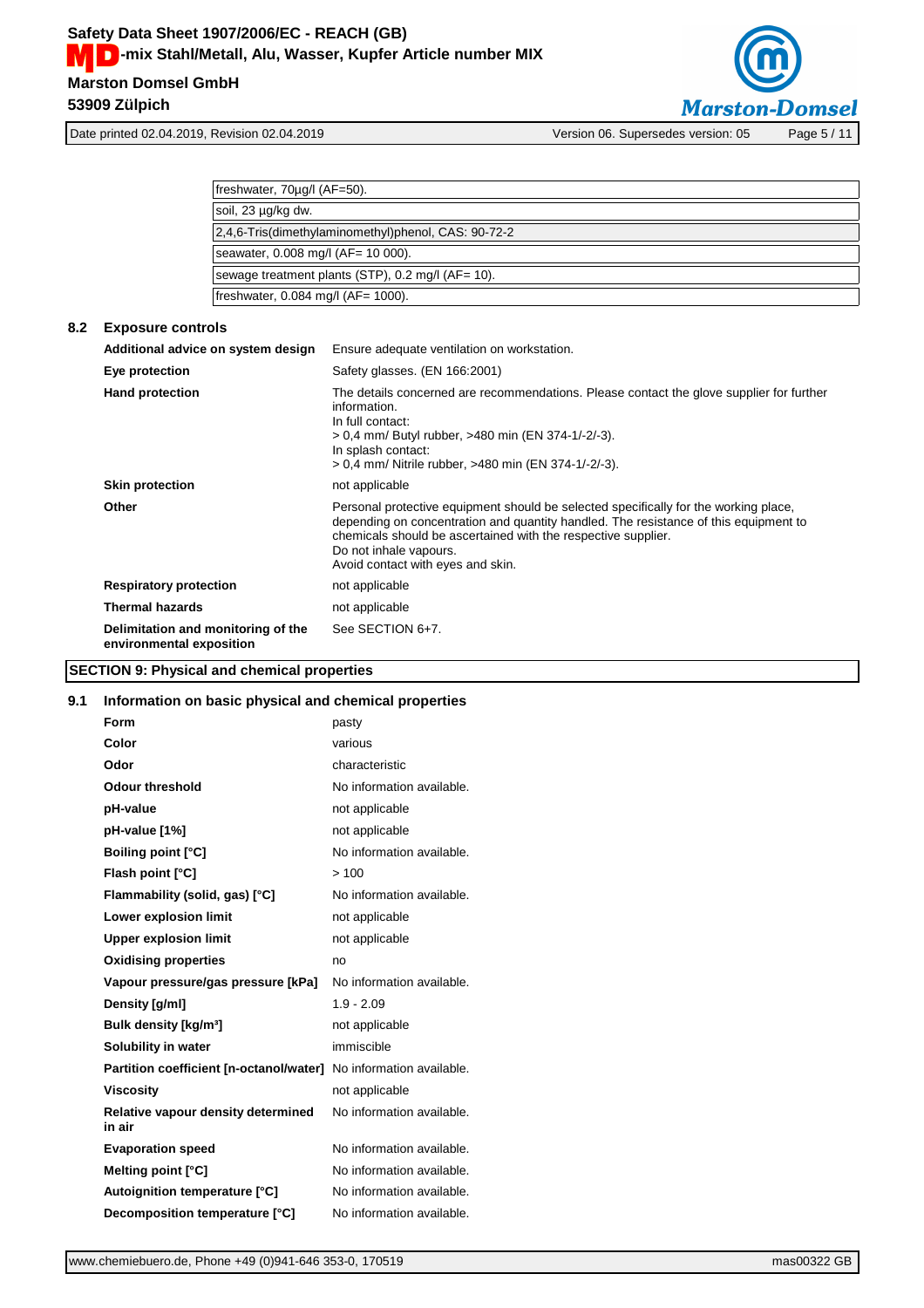

Date printed 02.04.2019, Revision 02.04.2019 Version 06. Supersedes version: 05 Page 6 / 11

# **9.2 Other information**

none

# **SECTION 10: Stability and reactivity**

# **10.1 Reactivity**

See SECTION 10.3.

## **10.2 Chemical stability**

Stable under normal ambient conditions (ambient temperature).

## **10.3 Possibility of hazardous reactions**

Reactions with oxidizing agents.

## **10.4 Conditions to avoid**

Strong heating.

## **10.5 Incompatible materials**

See SECTION 7

## **10.6 Hazardous decomposition products**

No hazardous decomposition products known.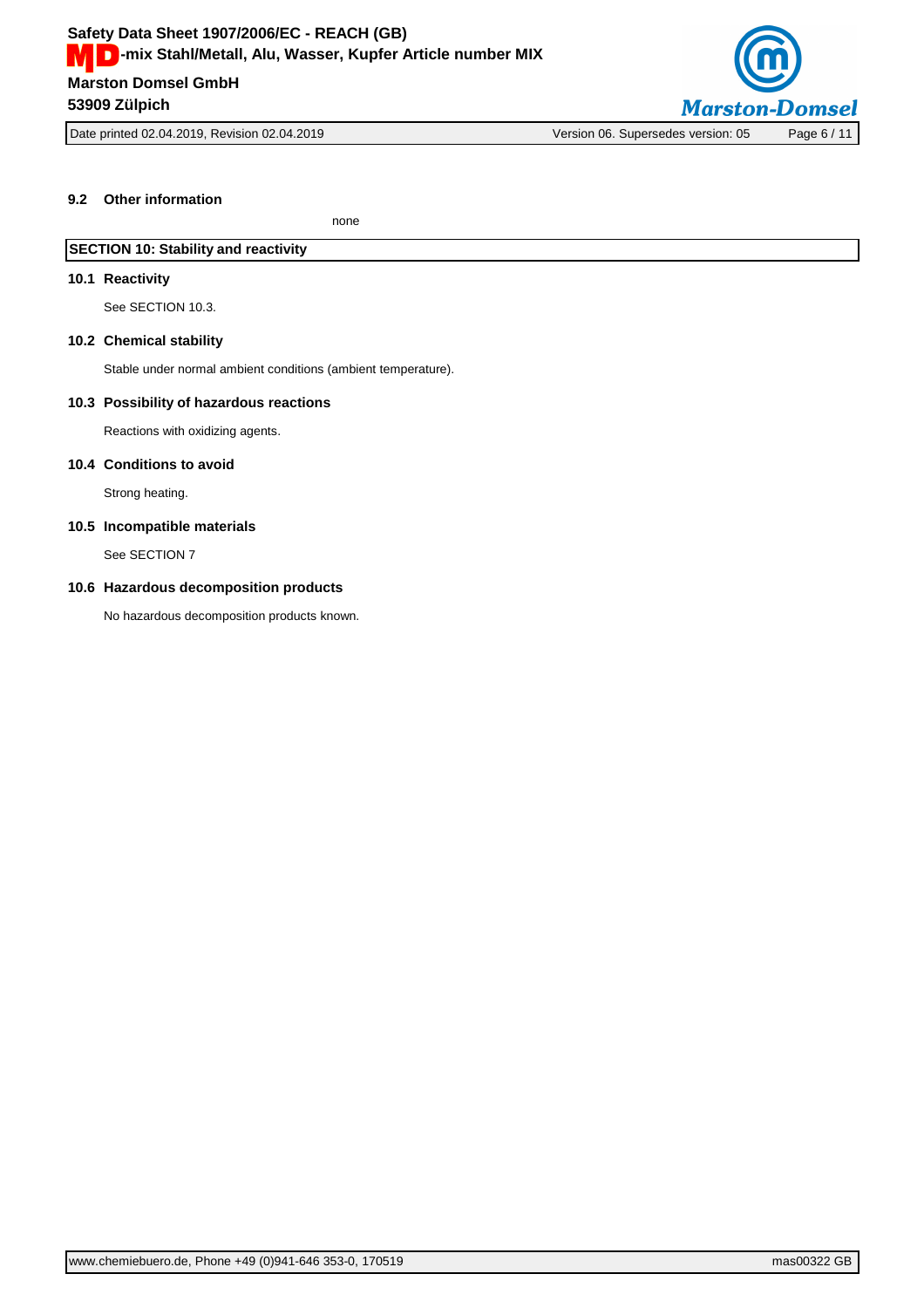# **Marston Domsel GmbH Safety Data Sheet 1907/2006/EC - REACH (GB) MCC** - mix Stahl/Metall, Alu, Wasser, Kupfer Article number MIX **53909 Zülpich**



# **SECTION 11: Toxicological information**

## **11.1 Information on toxicological effects**

## **Acute toxicity**

| Product                                |
|----------------------------------------|
| $ATE-mix$ , dermal, $> 2000$ mg/kg bw. |
| ATE-mix, oral, > 2000 mg/kg bw.        |

| Substance                                                                                                                    |
|------------------------------------------------------------------------------------------------------------------------------|
| Calcium carbonate, CAS: 471-34-1                                                                                             |
| LD50, oral, Rat: 6450 mg/kg bw (IUCLID).                                                                                     |
| LC0, inhalative, Rat: 0,0812 mg/L (90 min) (IUCLID).                                                                         |
| Reaction product: bisphenol-A-(epichlorhydrin) Epoxy resin (number average molecular weight ≤ 700), CAS: 25068-<br>$38-6$    |
| LD50, dermal, Rabbit: 23000 mg/kg.                                                                                           |
| LD50, oral, Rat: > 15000 mg/kg.                                                                                              |
| LC50, inhalativ (mist), $> 5.01$ mg/l/4h.                                                                                    |
| 3-[3-(3-hydroxypropoxy)-2,2-bis[(3-hydroxypropoxy)methyl]propoxy]propan-1-ol; 3-sulfanylpropane-1,2-diol, CAS:<br>72244-98-5 |
| LD50, dermal, Rabbit: $> 10$ 200 mg/kg bw.                                                                                   |
| LD50, oral, Rat: 2600 mg/kg bw.                                                                                              |
| LC50, inhalative, Rat: $> 0.1$ mg/l.                                                                                         |

| Serious eye damage/irritation                         | Toxicological data of complete product are not available.<br>Irritant<br>Calculation method     |
|-------------------------------------------------------|-------------------------------------------------------------------------------------------------|
| Skin corrosion/irritation                             | Toxicological data of complete product are not available.<br>Irritant<br>Calculation method     |
| Respiratory or skin sensitisation                     | Toxicological data of complete product are not available.<br>Sensitizing.<br>Calculation method |
| Specific target organ toxicity —<br>single exposure   | Based on available data, the classification criteria are not met.                               |
| Specific target organ toxicity -<br>repeated exposure | Based on available data, the classification criteria are not met.                               |
| <b>Mutagenicity</b>                                   | Based on available data, the classification criteria are not met.                               |
| <b>Reproduction toxicity</b>                          | Based on available data, the classification criteria are not met.                               |
| Carcinogenicity                                       | Based on available data, the classification criteria are not met.                               |
| <b>Aspiration hazard</b>                              | Based on available data, the classification criteria are not met.                               |
| General remarks                                       |                                                                                                 |
|                                                       |                                                                                                 |

Toxicological data of complete product are not available. The toxicity data listed pertaining to the ingredients are intended for those working in the medicinal professions, experts for occupational health and safety and toxicologists.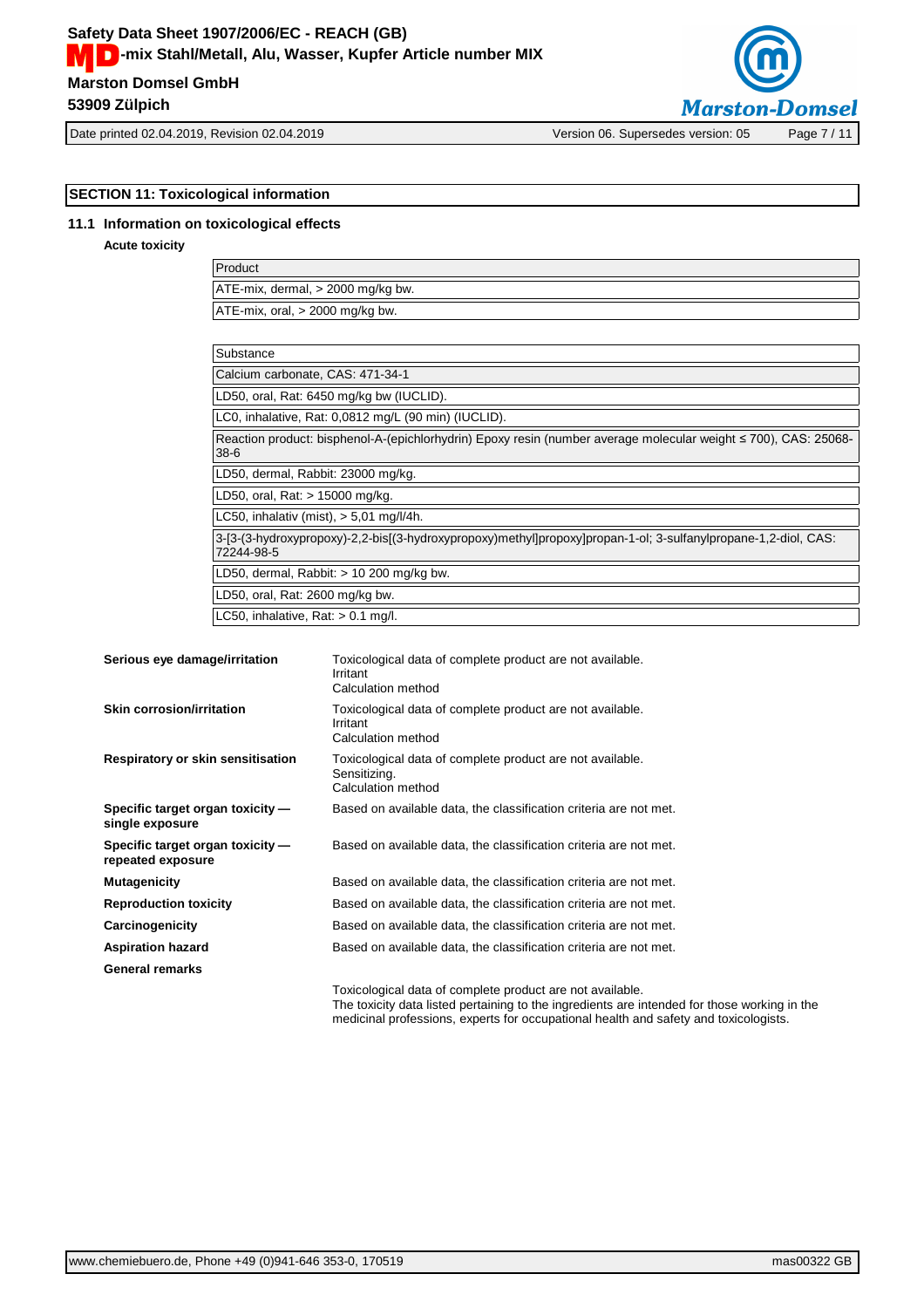

Date printed 02.04.2019, Revision 02.04.2019 Version 06. Supersedes version: 05 Page 8 / 11

# **SECTION 12: Ecological information**

## **12.1 Toxicity**

| Substance                                                                                                                    |
|------------------------------------------------------------------------------------------------------------------------------|
| Reaction product: bisphenol-A-(epichlorhydrin) Epoxy resin (number average molecular weight ≤ 700), CAS: 25068-<br>$38 - 6$  |
| LC50, (96h), Oncorhynchus mykiss: 2 mg/l.                                                                                    |
| EC50, (48h), Daphnia magna: 1,8 mg/l.                                                                                        |
| IC50, Bacteria: $> 42.6$ mg/l (18 h).                                                                                        |
| ErC50, (72h), Selenastrum capricornutum: 11 mg/l.                                                                            |
| Talc (Mg3H2(SiO3)4), CAS: 14807-96-6                                                                                         |
| LC50, (24h), Brachidanio rerio: >100 mg/L (IUCLID).                                                                          |
| 3-[3-(3-hydroxypropoxy)-2,2-bis[(3-hydroxypropoxy)methyl]propoxy]propan-1-ol; 3-sulfanylpropane-1,2-diol, CAS:<br>72244-98-5 |
| LC50, (96h), Danio rerio: 87 mg/l.                                                                                           |
| EC50, (21d), Daphnia magna: 3,5 mg/l.                                                                                        |
| EC50, (48h), Daphnia magna: 12 mg/l.                                                                                         |
| ErC50, (72h), Desmodesmus subspicatus: > 733 mg/l.                                                                           |

#### **12.2 Persistence and degradability**

| <b>Behaviour in environment</b><br>compartments | not determined |
|-------------------------------------------------|----------------|
| Behaviour in sewage plant                       | not determined |
| <b>Biological degradability</b>                 | not determined |

# **12.3 Bioaccumulative potential**

No information available.

## **12.4 Mobility in soil**

No information available.

## **12.5 Results of PBT and vPvB assessment**

No information available.

## **12.6 Other adverse effects**

Do not discharge product unmonitored into the environment or into the drainage.

# **SECTION 13: Disposal considerations**

## **13.1 Waste treatment methods**

Waste material c It is not possible to determine a waste code for this product in accordance with the European Waste Catalogue (EWC) since it is only possible to classify it according to how it is used by the customer. The waste code is to be determined within the EU in liaison with the waste-disposal operator.

# **Product**

|                         | Dispose of as hazardous waste.<br>Disposal in an incineration plant in accordance with the regulations of the local authorities. |  |
|-------------------------|----------------------------------------------------------------------------------------------------------------------------------|--|
| Waste no. (recommended) | 080409*                                                                                                                          |  |
| Contaminated packaging  |                                                                                                                                  |  |
|                         | Packaging that cannot be cleaned should be disposed of as for product.<br>Uncontaminated packaging may be taken for recycling.   |  |
| Waste no. (recommended) | 150110*                                                                                                                          |  |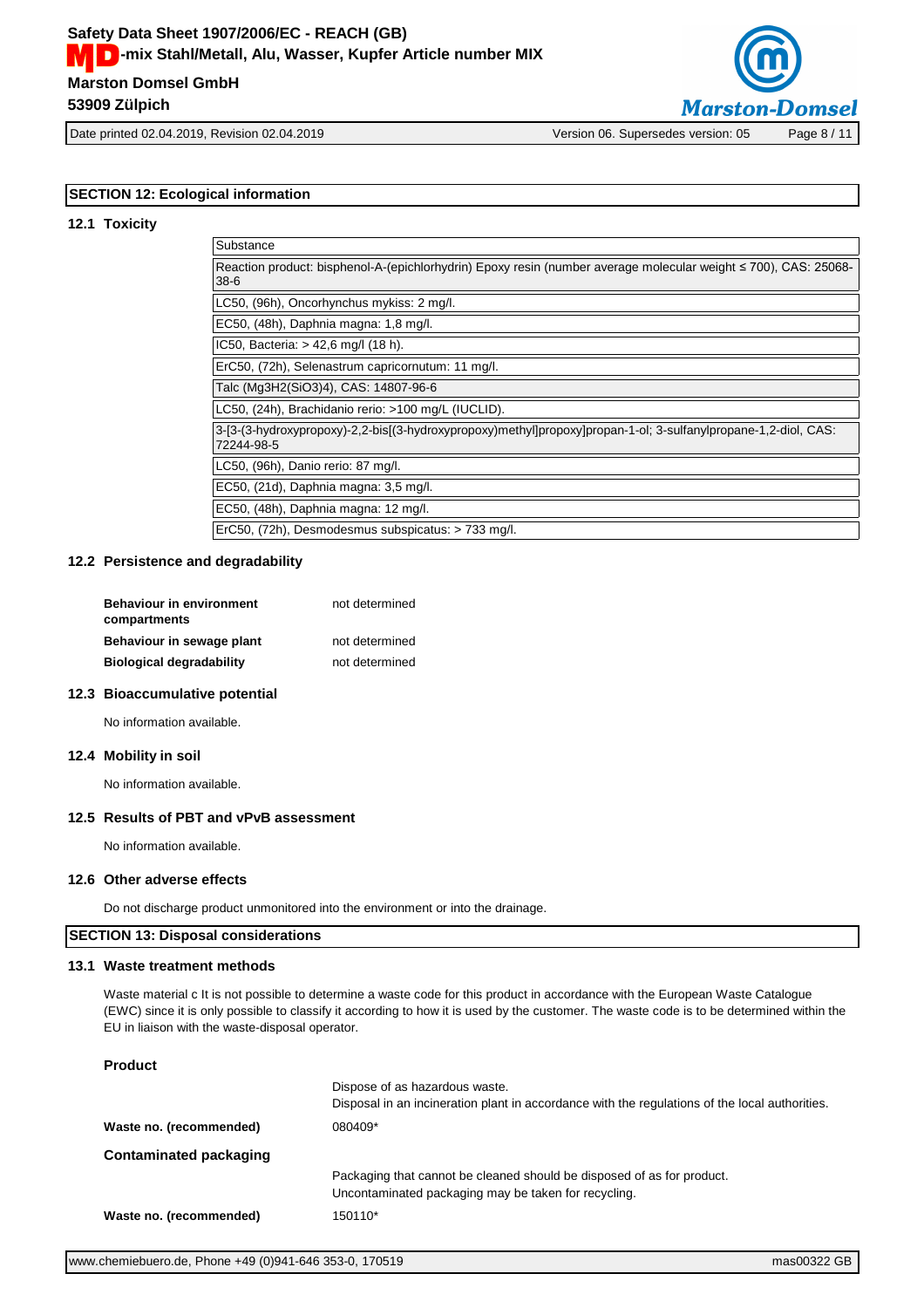

| <b>SECTION 14: Transport information</b>                          |                                                                           |  |
|-------------------------------------------------------------------|---------------------------------------------------------------------------|--|
| 14.1 UN number                                                    |                                                                           |  |
| Transport by land according to<br><b>ADR/RID</b>                  | not applicable                                                            |  |
| <b>Inland navigation (ADN)</b>                                    | not applicable                                                            |  |
| Marine transport in accordance with not applicable<br><b>IMDG</b> |                                                                           |  |
| Air transport in accordance with IATA not applicable              |                                                                           |  |
| 14.2 UN proper shipping name                                      |                                                                           |  |
| Transport by land according to<br><b>ADR/RID</b>                  | NO DANGEROUS GOODS                                                        |  |
| <b>Inland navigation (ADN)</b>                                    | NO DANGEROUS GOODS                                                        |  |
| <b>IMDG</b>                                                       | Marine transport in accordance with NOT CLASSIFIED AS "DANGEROUS GOODS"   |  |
|                                                                   | Air transport in accordance with IATA NOT CLASSIFIED AS "DANGEROUS GOODS" |  |
| 14.3 Transport hazard class(es)                                   |                                                                           |  |
| Transport by land according to<br><b>ADR/RID</b>                  | not applicable                                                            |  |
| <b>Inland navigation (ADN)</b>                                    | not applicable                                                            |  |
| Marine transport in accordance with<br><b>IMDG</b>                | not applicable                                                            |  |
| Air transport in accordance with IATA not applicable              |                                                                           |  |
| 14.4 Packing group                                                |                                                                           |  |
| Transport by land according to<br><b>ADR/RID</b>                  | not applicable                                                            |  |
| <b>Inland navigation (ADN)</b>                                    | not applicable                                                            |  |
| Marine transport in accordance with<br><b>IMDG</b>                | not applicable                                                            |  |
| Air transport in accordance with IATA not applicable              |                                                                           |  |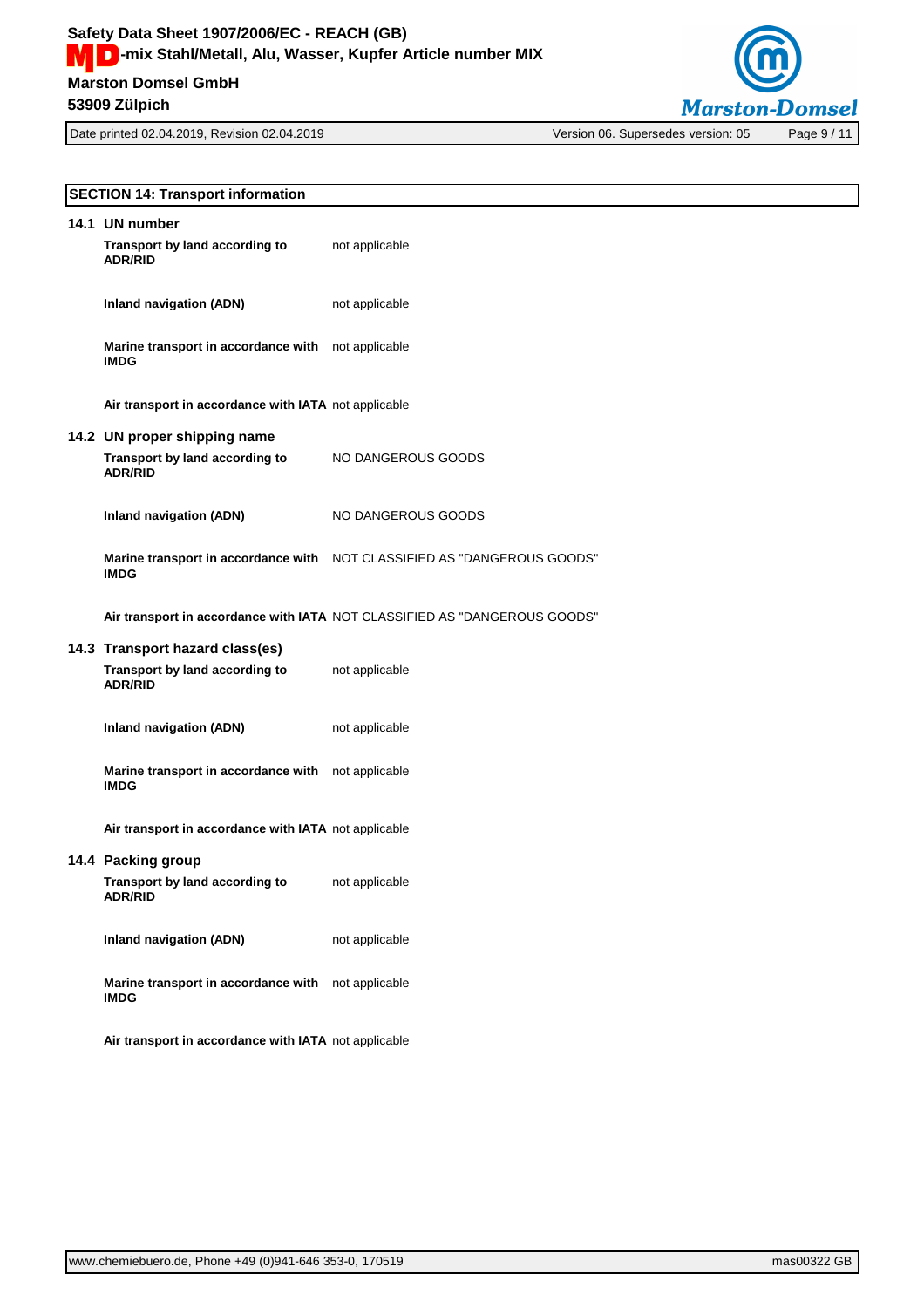

Date printed 02.04.2019, Revision 02.04.2019 Version 06. Supersedes version: 05 Page 10 / 11

| 14.5 Environmental hazards                                              |                                                                                                                                                          |  |
|-------------------------------------------------------------------------|----------------------------------------------------------------------------------------------------------------------------------------------------------|--|
| Transport by land according to<br><b>ADR/RID</b>                        | no                                                                                                                                                       |  |
| Inland navigation (ADN)                                                 | no                                                                                                                                                       |  |
| Marine transport in accordance with<br><b>IMDG</b>                      | no                                                                                                                                                       |  |
| Air transport in accordance with IATA no                                |                                                                                                                                                          |  |
| 14.6 Special precautions for user                                       |                                                                                                                                                          |  |
| Relevant information under SECTION 6 to 8.                              |                                                                                                                                                          |  |
| 14.7 Transport in bulk according to Annex II of MARPOL and the IBC Code |                                                                                                                                                          |  |
| not applicable                                                          |                                                                                                                                                          |  |
| <b>SECTION 15: Regulatory information</b>                               |                                                                                                                                                          |  |
|                                                                         | 15.1 Safety, health and environmental regulations/legislation specific for the substance or mixture                                                      |  |
| <b>EEC-REGULATIONS</b>                                                  | 1991/689 (2001/118); 2010/75; 2004/42; 648/2004; 1907/2006 (REACH); 1272/2008;<br>75/324/EEC (2016/2037/EC); (EU) 2015/830; (EU) 2016/131; (EU) 517/2014 |  |
| <b>TRANSPORT-REGULATIONS</b>                                            | ADR (2019); IMDG-Code (2019, 39. Amdt.); IATA-DGR (2019)                                                                                                 |  |
| <b>NATIONAL REGULATIONS (GB):</b>                                       | EH40/2005 Workplace exposure limits (Second edition, published December 2011).                                                                           |  |
| - Observe employment restrictions<br>for people                         | Observe employment restrictions for mothers-to-be and nursing mothers. Observe<br>employment restrictions for young people.                              |  |

**- VOC (2010/75/CE)** not applicable

**15.2 Chemical safety assessment**

**SECTION 16: Other information**

Chemical safety assessments for substances in this mixture were not carried out.

# **16.1 Hazard statements (SECTION 03)**

H302 Harmful if swallowed.

H412 Harmful to aquatic life with long lasting effects.

H411 Toxic to aquatic life with long lasting effects.

H317 May cause an allergic skin reaction.

H319 Causes serious eye irritation.

H315 Causes skin irritation.